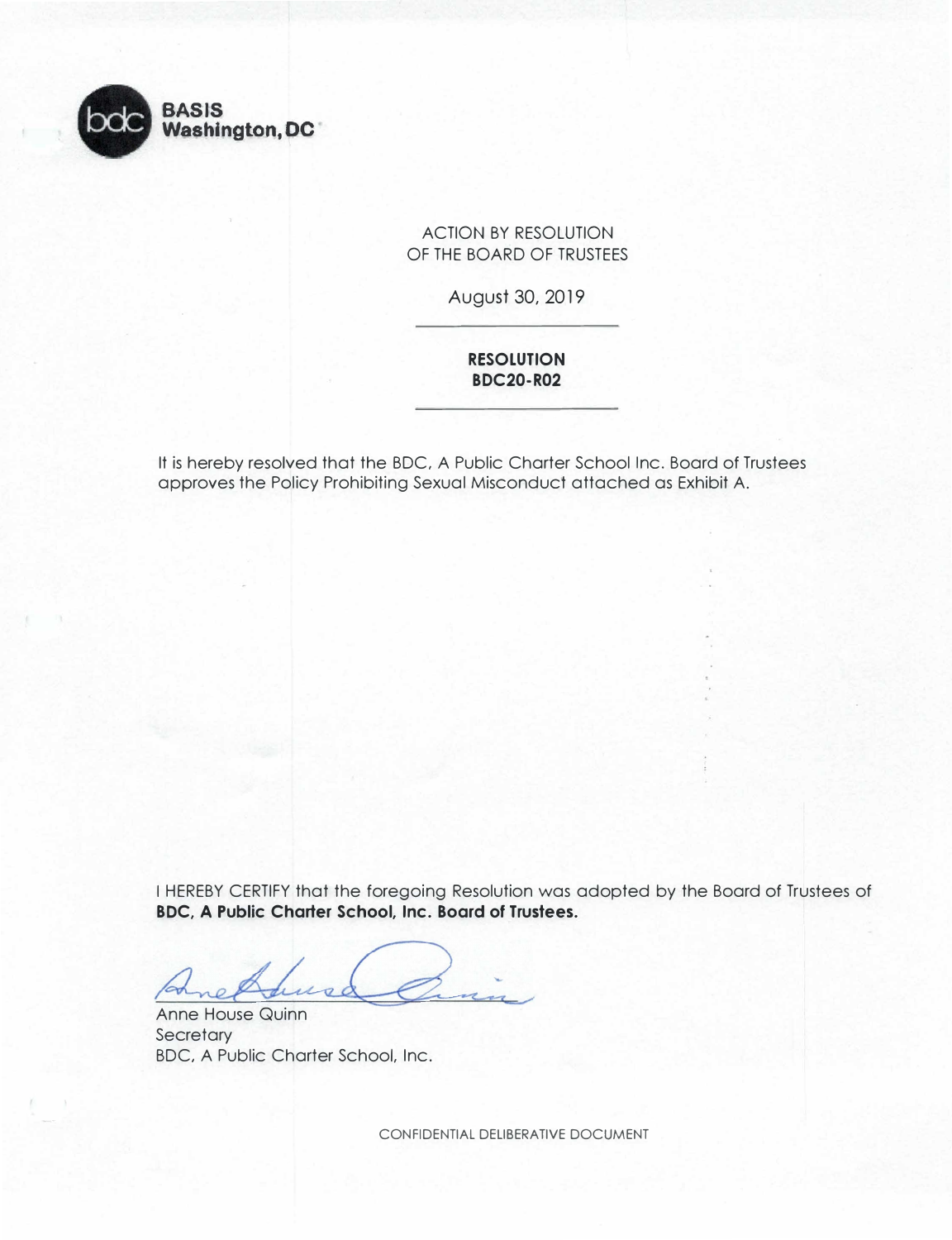#### **Exhibit A**

# **BDC, A PUBLIC CHARTER SCHOOL, INC.**

## **POLICY PROHIBITING SEXUAL MISCONDUCT WITHIN SCHOOL PROGRAM**

### **I. Introduction**

It is the policy of BDC, A Public Charter School, Inc. ("BASIS DC") to prohibit all acts of Sexual Misconduct within its programs, and respond promptly and effectively to all related allegations. This policy implements the requirements of Title IX of the Education Amendments Act of 1972, the District of Columbia's School Safety Omnibus Amendment Act,<sup>1</sup>, and District of Columbia's Human Rights Act.

This policy will be disseminated to students, parents, and staff in a developmentally appropriate manner, and will be posted on the School's website.

## **II. Definitions**

l

- a. "Child Abuse" means
	- i. the infliction of physical or mental injury upon a child;
	- ii. sexual abuse, as that term is defined in section 251(4) of DC's Anti-Sexual Abuse Act of 1994, or exploitation of a child; or
	- iii. the negligent treatment or maltreatment of a child.
- b. "Dating Partner" means any person who is involved in a relationship with another person that is primarily characterized by social interaction of a sexual, romantic, or intimate nature, whether casual, serious or long-term.
- c. "Dating Violence" means abusive or coercive behavior where a Dating Partner uses threats of, or actually uses, physical, emotional, economic, technological, or sexual abuse to exert power or control over a current or former dating partner.
- d. "School" refers to BASIS DC.
- e. "Sexual Misconduct" means Child Abuse, Dating Violence, Sexual Harassment, Sexual Assault, or Student Sexual Abuse.

 $1 \text{ DC Code }$  § 23-1901 et. seq., which codifies the Scott Campbell, Stephanie Roper, Wendy Preston, Louarna Gillis, and Nila Lynn Crime Victims' Rights Act, establishes rights for crime victims under the federal criminal code. The School through notice of this policy provides notification to crime victims that these rights exist.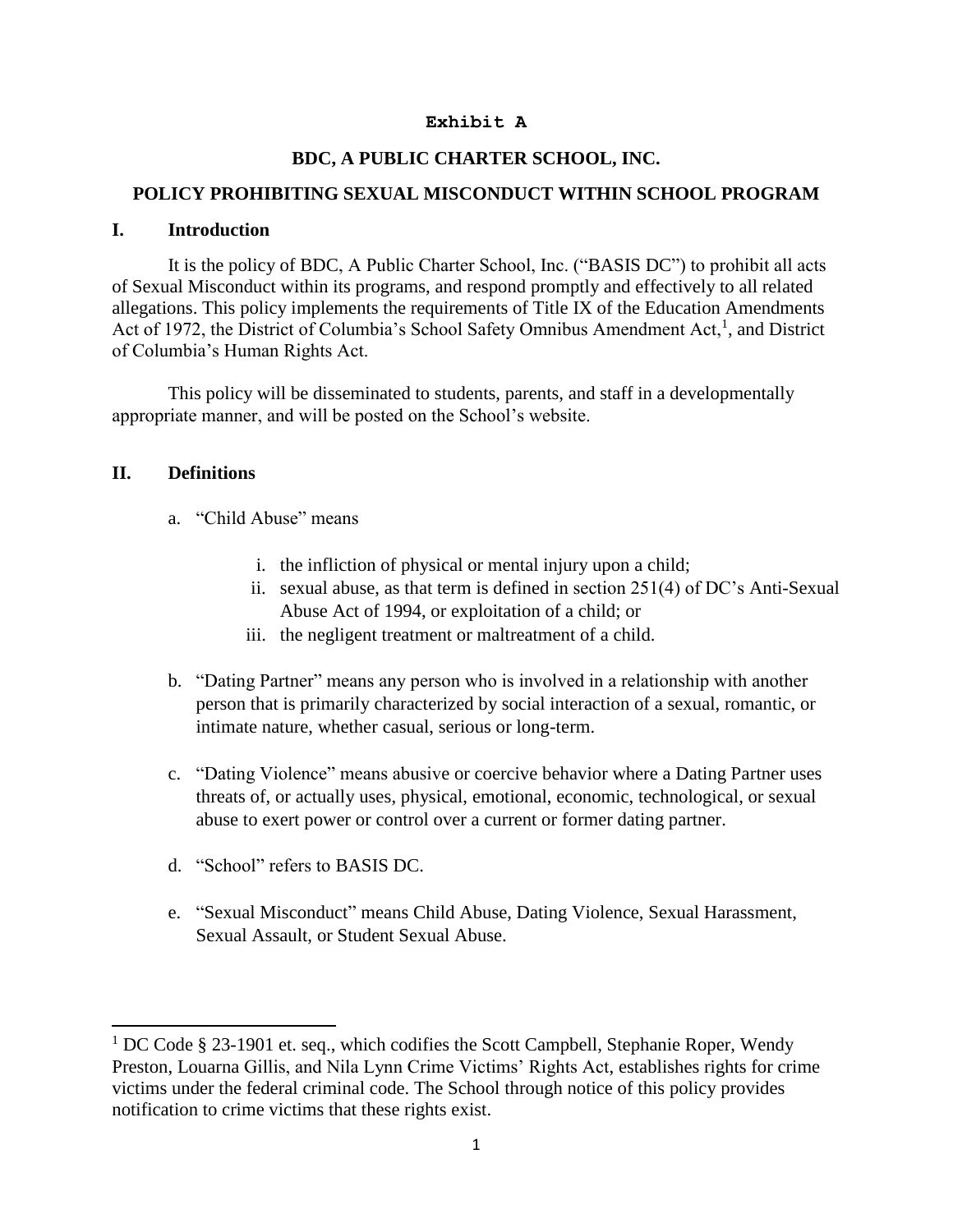- f. "Sexual Harassment" means conduct of a sexual nature that is so severe, pervasive and objectively offensive that it deprives the victim of access to educational opportunities and benefits. Sexual harassment can include, but is not limited to, unwelcome sexual advances, requests for sexual favors, and other verbal, nonverbal, or physical conduct of a sexual nature. Sexual harassment can also include the creation of a hostile environment on the basis of sex, and can occur through studenton-student interaction or staff-on-student interaction.
- with whom the School contracts, who acts as an agent of the School for any part of a g. "Staff" means an employee or volunteer of the School, or an employee of an entity School program.
- h. "Student" means an enrolled student of the School.
- i. "Student Sexual Abuse" means
	- i. engaging in, or attempting to engage in, a sexual act or sexual contact with a child;
	- ii. causing or attempting to cause a child to engage in sexually explicit conduct; or
	- iii. exposing a child to sexually explicit conduct committed against a student of the School.

### **III. Preventing Sexual Misconduct by Staff**

- a. The School strictly prohibits all Sexual Misconduct by Staff towards Students or minors.
- b. Prohibited Assistance
	- i. Staff are prohibited from assisting anyone in obtaining a new job, aside from the routine transmission of administrative and personnel files, if it is known or if there is probable cause to believe that the person has engaged in Sexual Misconduct with a minor or Student in violation of the law.
		- 1. This provision does not apply in the following situations:
			- a. If the alleged misconduct has been properly reported to law enforcement and to any other authorities as required under law;
			- b. If the matter has been officially closed or the School has been notified that there is insufficient information to establish probable cause regarding the alleged misconduct;
			- c. If the Staff has been acquitted or otherwise exonerated of the alleged misconduct; or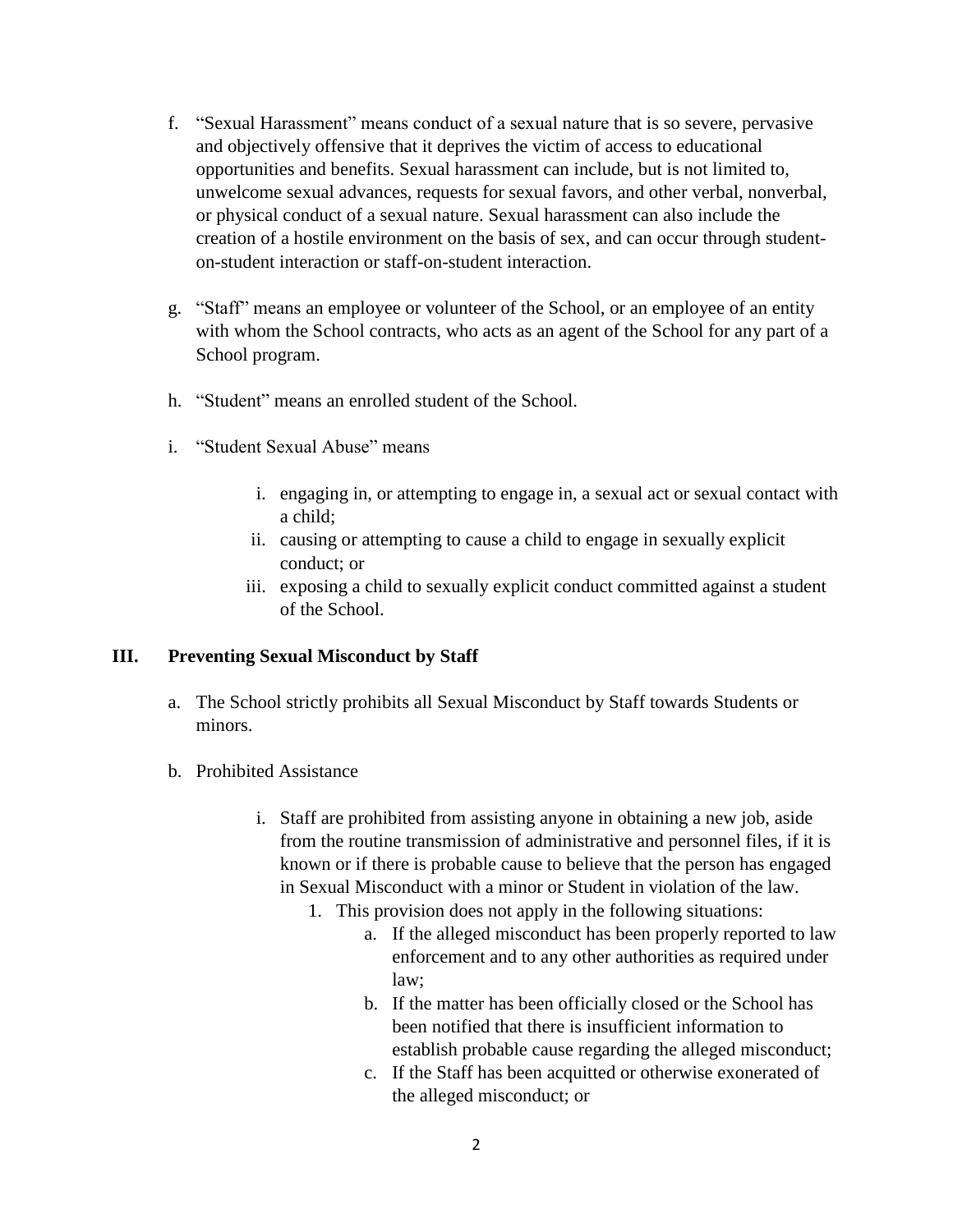- d. If the case or investigation has been open without an indictment or other charge for over 4 years from the date the information was reported to law enforcement.
- c. Improper communications between Staff and Students
	- i. Staff shall not have any contact or communications with any Student through telephone, including text messaging; electronic media, including social media; or any other means, for the purpose of engaging in Sexual Misconduct.
	- ii. Staff shall not have any contact or communications with any Student through their personal telephone text messaging mechanism or personal social media accounts, except where previously authorized in writing by the School's Head of School for the limited purpose of travel and coordination efforts for School extracurricular programs such as study travel activities.
	- iii. Staff shall not obtain, use, or disseminate images of Students through their personal electronic devices or personal social media accounts. Staff may, in limited circumstances and only where agreed to by the School's School Management representative, be granted an exception to this general prohibition.
- d. This Section III applies to the entire School and its employees, affiliates, volunteers, contractors, and visitors who are in positions of trust of programs for minors.
- e. This Section III applies to programs sponsored in whole or in part by third parties and/or facility rental agreements occurring on School campus or in School facilities.
- f. Failure to comply with this policy shall be grounds for disciplinary action, up to and including termination.

# **IV. Preventing Sexual Misconduct by Students**

- a. The School strictly prohibits all Sexual Misconduct and Dating Violence by a Student against another Student in any of the School's programs.
- b. This Section IV applies to the entire School and its employees, affiliates, volunteers, contractors, and visitors who are in positions of trust of programs for minors.
- c. This Section IV applies to programs sponsored in whole or in part by third parties and/or facility rental agreements occurring on School campus or in School facilities.

# **V. Reporting Allegations of Sexual Misconduct**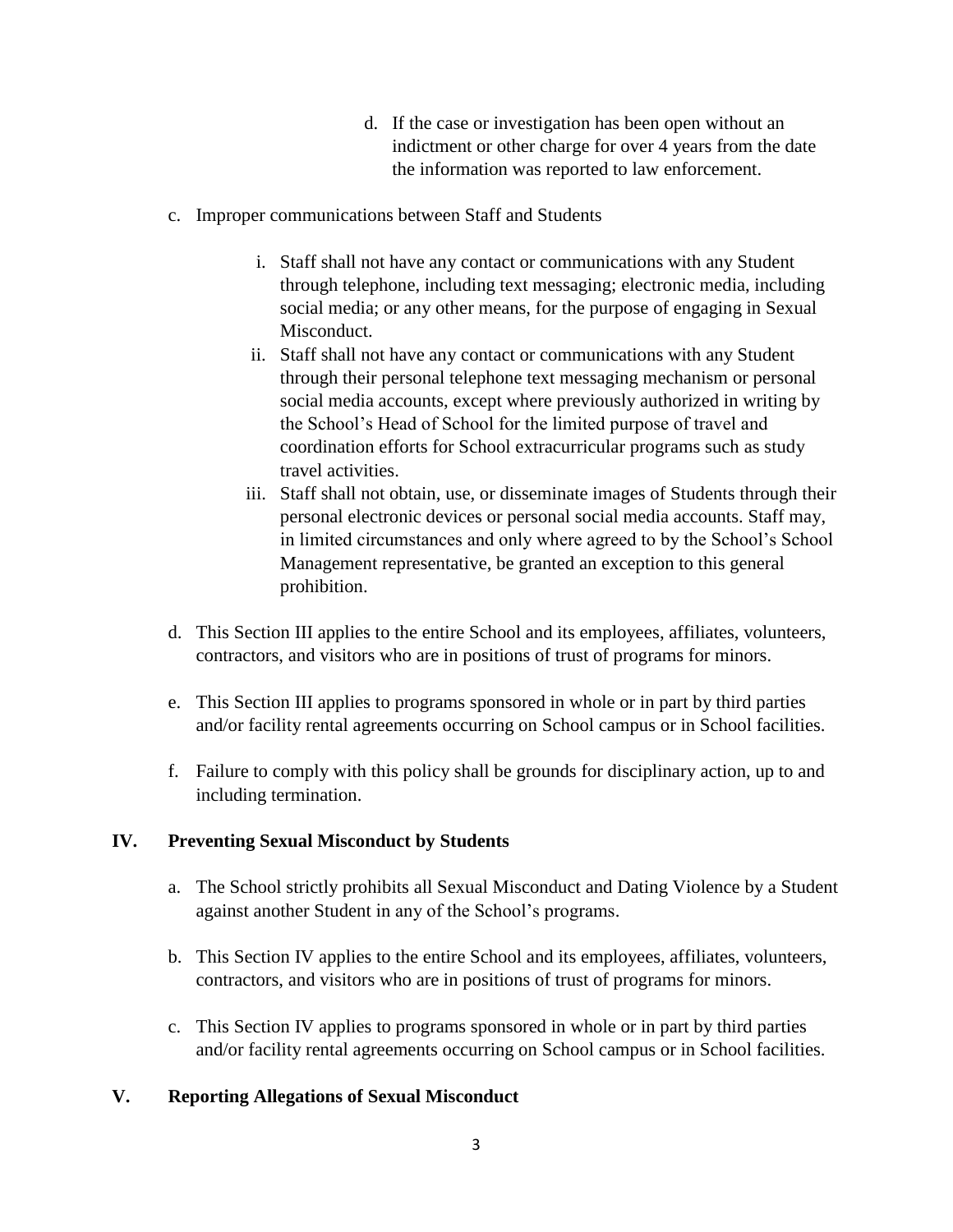#### a. Mandatory Reporting

- i. DC Code §§ [4-1321.01](https://4-1321.01) .07 require School officials, teachers, and athletic coaches, among other professionals, to make an immediate report if the person knows, or has reason to suspect, that a child has been or is in immediate danger of being mentally or physically abused or neglected. The School official, teacher, or athletic coach needs to immediately report such knowledge or suspicion to the Head of School and either the Metropolitan Police Department of the District of Columbia or the Child and Family Services Agency (CFSA) by telephone (202) 671-SAFE (7233) or in person at 200 I St SW, Washington, DC 20003.
- b. How to File a Report with the School
	- i. School employees who are required to make a report under the District of Columbia's mandatory reporting statutes must also report any suspicion or knowledge of Sexual Misconduct in violation of this policy as set forth below.
	- be on a particular form. There are forms available at the School's front ii. A report of violations of this policy may be verbal or written and need not office for a claimant to report allegations of Sexual Misconduct. The claimant may also file a report with the Title IX Coordinator directly, whose contact information is included below.
	- iii. Any School employee who either reasonably believes a Student experienced Sexual Misconduct by a Staff member or another Student, or who receives a complaint or notice of such Sexual Misconduct, must immediately report the alleged behavior or notice to the Head of School.
	- iv. The School and Title IX Coordinator will make every effort to keep investigations and the parties thereto, including witnesses, confidential, except as necessary to carry out the investigation. Anonymity cannot be guaranteed.
	- v. Title IX Coordinator

Shannon Chavez Title IX Coordinator BASIS Educational Group, LLC 7975 N. Hayden Rd. Suite B200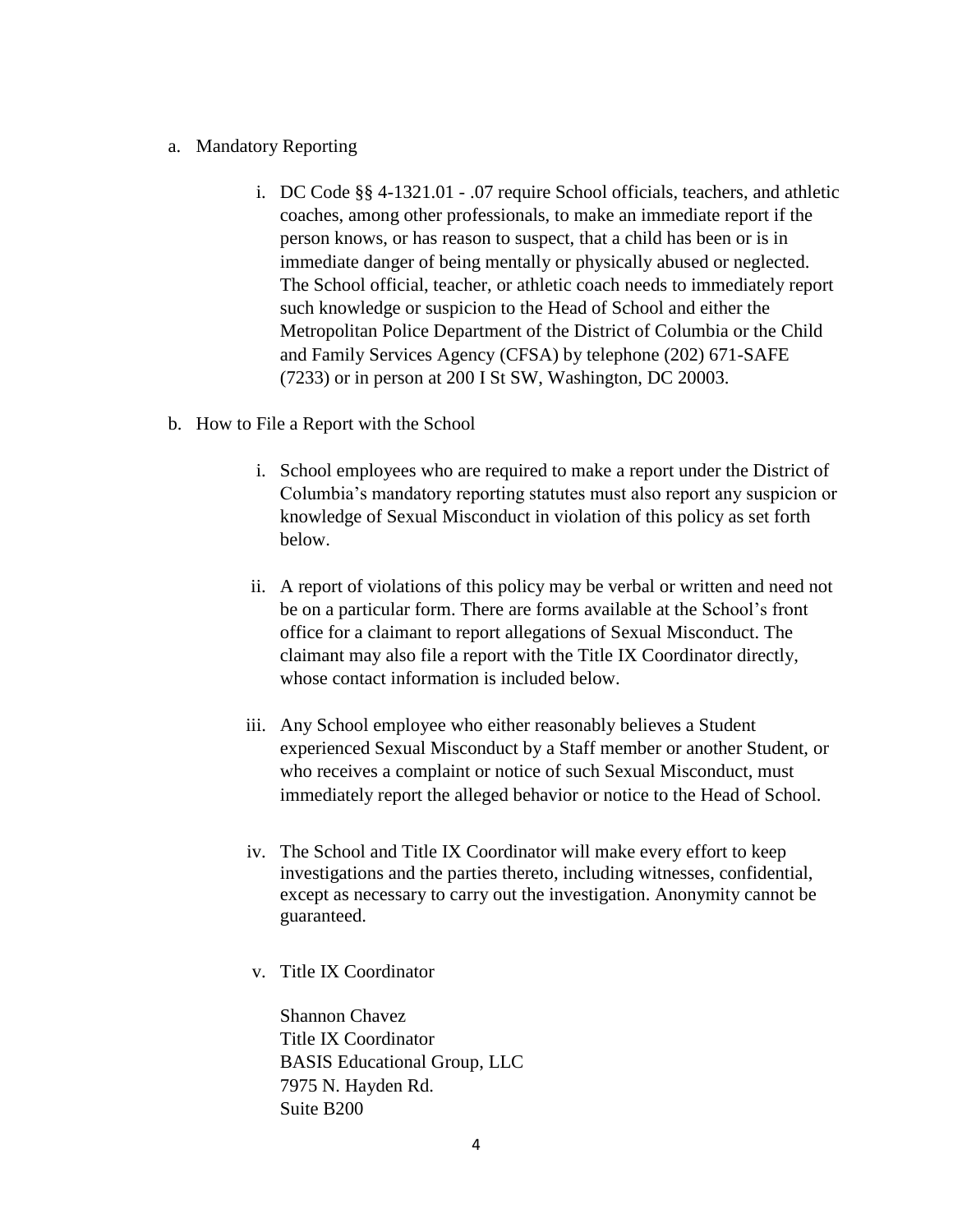Scottsdale, AZ 85258 480-289-2088 x116

### **VI. Investigating Allegations of Sexual Misconduct**

- a. **Initial Review of Allegations**. Upon receipt of information of a complaint of Sexual Misconduct the School will take prompt steps to investigate. Where the allegations, if substantiated, would meet the definition of Sexual Harassment, the School will refer the matter to its Title IX Coordinator for investigation and resolution, which may include technical assistance and oversight for School staff to conduct the investigation, as determined appropriate by the Title IX Coordinator. For all other allegations, the School will promptly investigate the allegations, remedy the effects of any harm, and prevent the harm from recurring.
- School has notice shall be promptly investigated by the Title IX Coordinator, or circumstances, the Title IX Coordinator or School representative may take interim b. **The Title IX Investigation**. Every allegation of Sexual Misconduct of which the another School representative for allegations other than Sexual Harassment, and may also be referred to the local police department depending upon the nature, frequency, and severity of the alleged conduct. If deemed appropriate based on the measures during the investigation to protect the claimant which may include, but are not limited to, segregating the respondent from the claimant, placing the respondent (if a Staff member) on leave, etc. Whenever possible, the claimant shall not be removed from class or an activity, and the respondent will be separated from the claimant, and if appropriate, other students. Responsive measures will be designed to minimize, as much as possible, the interruption of or deprivation of access to education for the parties. The investigation will be performed by a neutral, unbiased investigator, grounded in reasonableness, and the School or Title IX Coordinator will have flexibility to determine appropriate responses. The Title IX Coordinator will maintain ongoing contact with the parties throughout the course of the investigation.
	- i. **Factors for Consideration**. Factors that may be considered during the investigation include the following:
		- 1. The degree to which the conduct affected one or more Students' education. A hostile environment can occur even if the misconduct is not targeted specifically at the individual claimant.
		- 2. The type, frequency, and duration of the conduct. The more severe the conduct, the less the need to show a repetitive series of incidents; this is particularly true if the harassment is physical.
		- 3. The identity of, and relationship between, the alleged harasser and the subject or subjects of the harassment.
		- 4. The number of individuals involved. Sexual Misconduct may be committed by an individual or a group.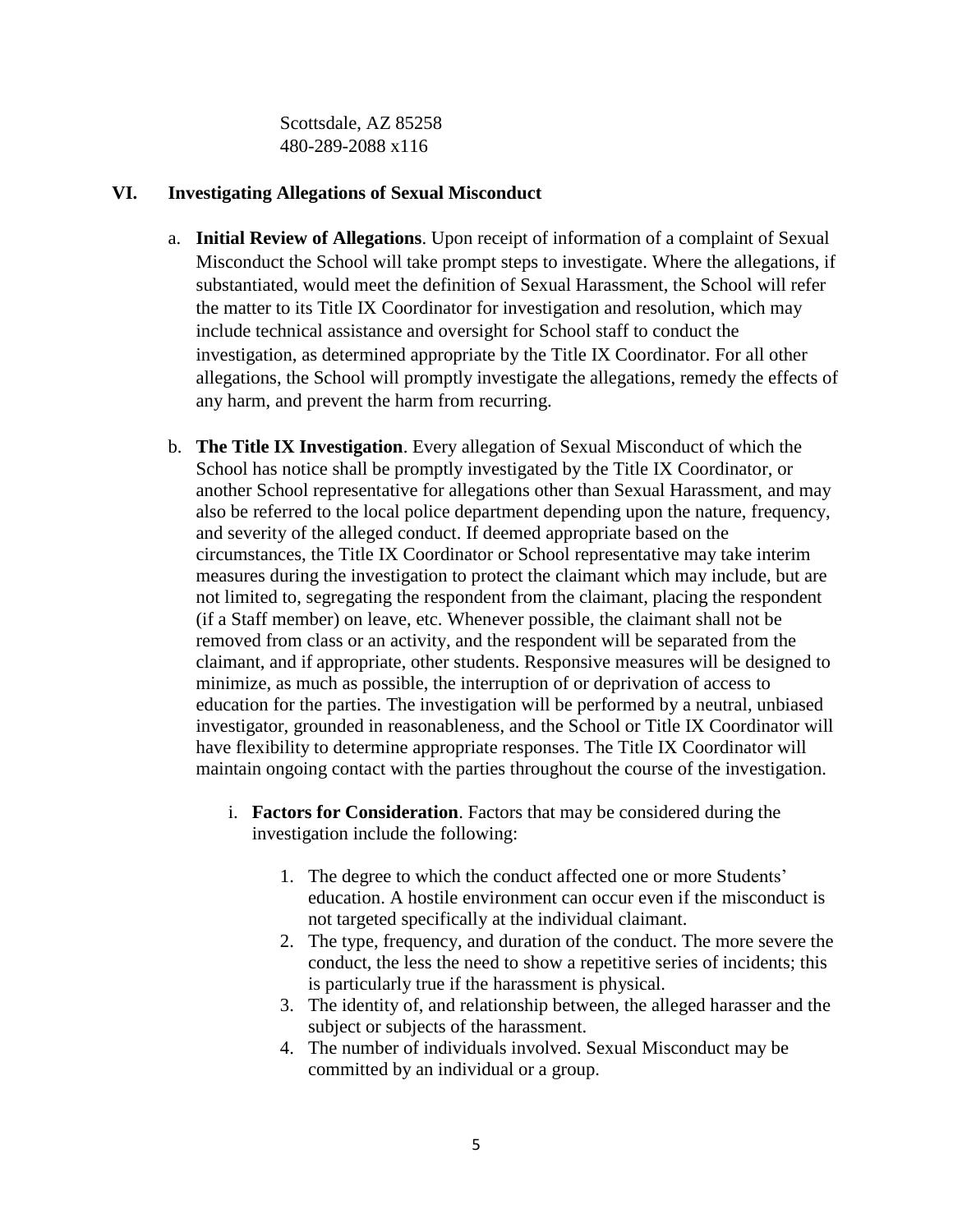- 5. The age and sex of the respondent and the subject or subjects of the harassment.
- 6. The size of the school, location of the incidents, and context in which they occurred.
- 7. Other incidents at the school. A series of incidents at the school, not involving the same students, could, if taken together, create a hostile environment, even if each incident by itself would not create a hostile environment.
- 8. Incidents of gender-based, nonsexual harassment.
- ii. **Relevant Information**. The Title IX Coordinator or School may collect and consider the following types of information:
	- 1. Statements by any witnesses to the alleged incident;
	- 2. Evidence about the relative credibility of the claimant, respondent, and relevant witnesses;
	- 3. Evidence that the respondent has been found to have harassed others;
	- 4. Evidence that the claimant has made false allegations against other individuals;
	- 5. Evidence of the claimant's reaction or behavior after the alleged harassment;
	- 6. Evidence as to whether the claimant filed a complaint or took other action to protest the conduct soon after the alleged incident occurred; and
	- 7. Other contemporaneous evidence of the harassment (e.g., reporting conduct to parents, friends, etc.).
- iii. **Standards and Burden**. The relevant standard for evaluating the evidence is the preponderance of evidence standard. The burden of proof is not on the claimant, any witness, any victim, or the responding party; rather, the burden is on the School to conduct an impartial investigation to resolve the allegations.
- iv. **Report and Communication of Finding and Recommendations to Parties**. In a prompt and timely manner following receipt of a complaint alleging Sexual Misconduct that is not Sexual Harassment, the School will investigate and resolve the allegations. If the allegation is of Sexual Harassment, the Title IX Coordinator will provide written notice of the findings to the claimant and respondent. The findings will include, but not be limited to, whether the allegations of Sexual Harassment were substantiated, and, if so, the disciplinary and remedial measures recommended to address/remedy the substantiated claims. The findings can also include, where applicable, outcomes related to conduct that does not rise to the level of Sexual Harassment but is inconsistent with School rules.
	- **1.** If the Title IX Coordinator determines that a claim is substantiated, it will require immediate action to end the Sexual Harassment and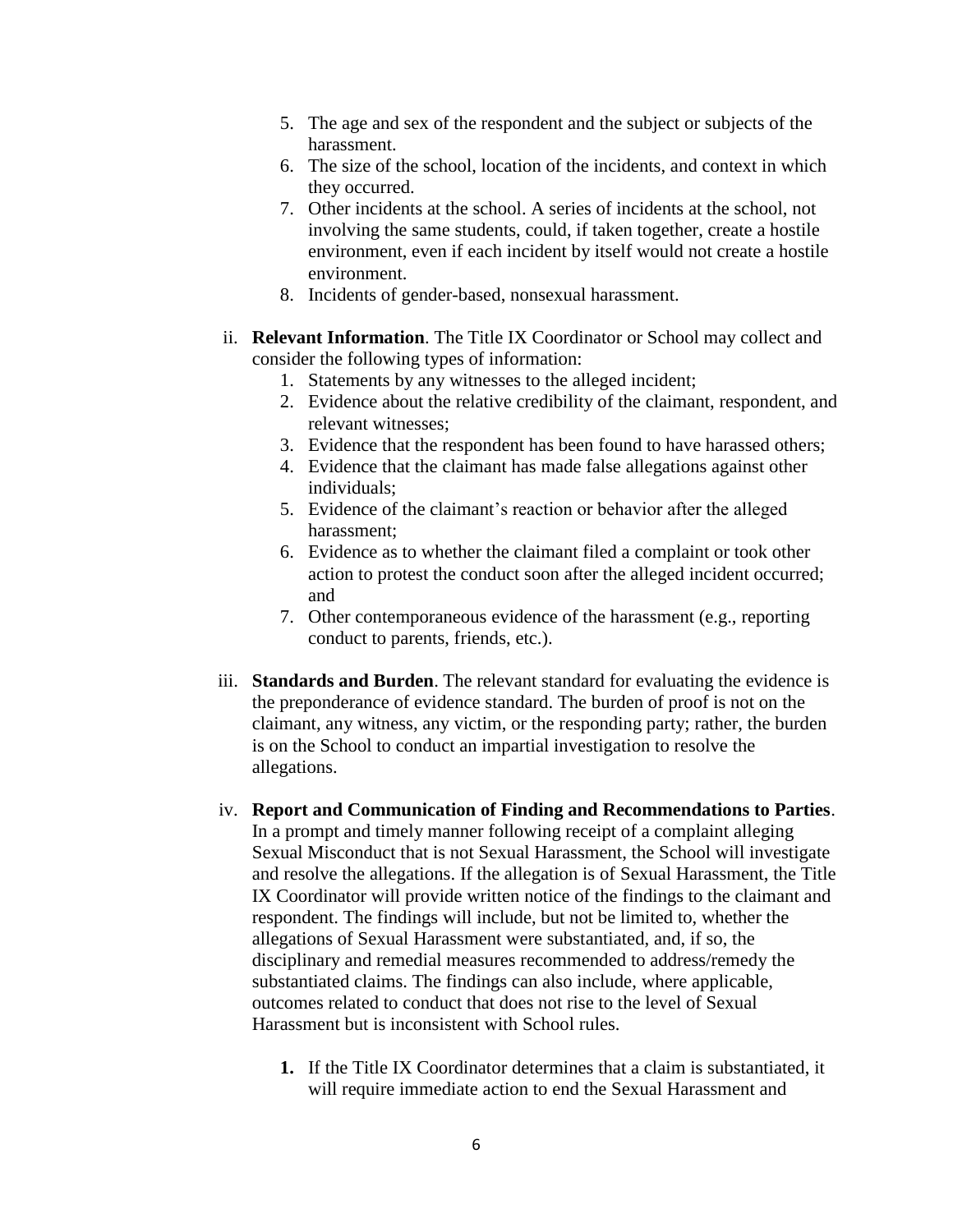prevent its recurrence. In all instances, the Title IX Coordinator shall follow-up and communicate with the claimant at the conclusion of the investigation. The recommended action could include a verbal warning, written reprimand, a no-contact requirement, short-term or long-term suspension, expulsion or termination, consistent with all School rules. Counseling for the claimant or respondent and will also be considered as possible remedial action.

- **2.** If the respondent is a School employee, the Title IX Coordinator, School, and/or Human Resources Department will recommend discipline commensurate with the substantiated violation, up to and including, immediate termination.
- **3.** If the respondent is a third party over which the school has some control, such as an independent contractor working for the school, the Title IX Coordinator may recommend immediate termination of the relationship and steps to prohibit entry on School grounds or at School-sponsored activities.
- **4.** If the substantiated Sexual Harassment denied or limited the victim's ability to participate in or benefit from a School program, the Title IX Coordinator or School will recommend the steps necessary to remedy these effects of the harassment or misconduct and work with the victim and his/her parents as warranted under the circumstances.
- notice of appeal shall be filed with the Title IX Coordinator or its designee (if v. **Appeal of Title IX Coordinator's Findings and/or Recommendations**. For complaints processed under Title IX, the respondent shall have 5 school days from the date of receipt of the findings and recommendations to appeal. A the investigation was completed by the Title IX Coordinator).
- c. **Prohibition Against Retaliation**. Retaliation is another form of discrimination that occurs when an individual who files a complaint, or those who support the individual in filing the complaint or who are witnesses in the investigation, are treated negatively because of their participation in the complaint process. A retaliation claim can stand on its own, even if the underlying claim is unsubstantiated.
	- or retaliation against any individual who participates in the investigation of a i. The School will not tolerate discrimination or retaliation against any student who files a good faith Sexual Misconduct complaint, even if the investigation produces insufficient evidence to support the complaint or if the allegations cannot be substantiated. Likewise, the School will not tolerate discrimination Sexual Misconduct complaint. Any perceived retaliation should be immediately reported to the Title IX Coordinator or the School for investigation.

# **VII. Instruction and Training**

a. Student Curriculum Instruction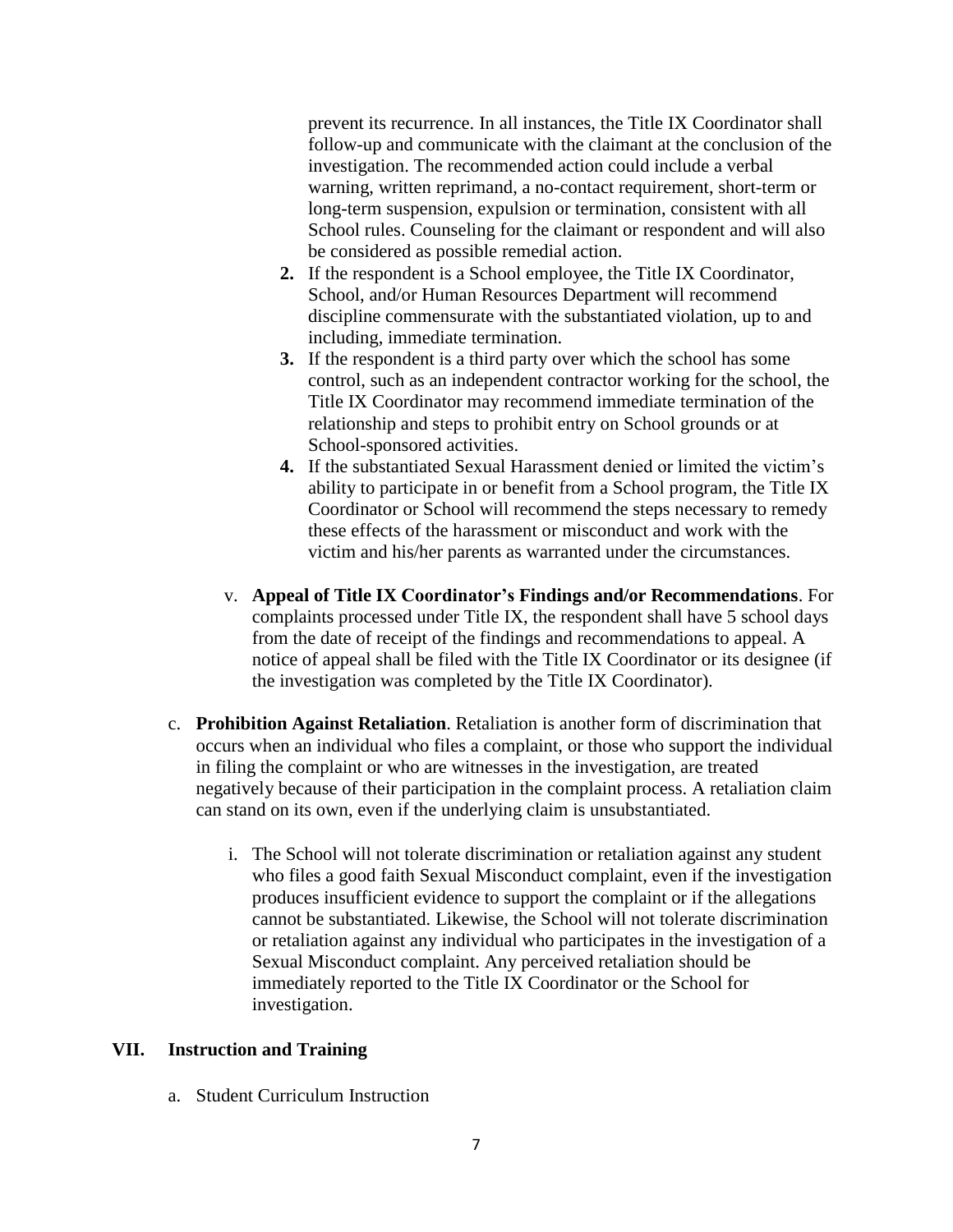- developmentally-appropriate, evidence-based culturally responsive i. Beginning in the 2019-2020 school year, the School will provide age- and instruction on the following topics as part of the health curriculum:
	- 1. Recognizing and reporting sexual misconduct and child abuse;
	- 2. Setting and respecting appropriate personal and body boundaries and privacy rules;
	- 3. Communicating with adults about concerns regarding body boundaries or privacy violations;
	- 4. The meaning of consent;
	- 5. Developing and maintaining healthy relationships;
	- 6. Other appropriate topics to support healthy development of students.

### b. Staff Training

- i. Beginning in the 2020-2021 school year the School will provide training to staff at the time of hiring and at least every two years after on Sexual Misconduct, Student Sexual Abuse, and Child Abuse. The training must include the following:
	- 1. Recognizing and reporting Sexual Misconduct, Student Sexual Abuse and Child Abuse;
	- 2. Receiving disclosures of such abuse in a supportive, appropriate and trauma-informed manner;
	- 3. Prevention, warning signs and effects of such abuse;
	- 4. Communicating with students and parents regarding reporting and preventing such abuse; and
	- 5. Any other appropriate topics
- ii. Beginning in the 2020-2021 school year, the School will provide training to Staff at the time of hiring and at a minimum every two years thereafter to address student on student harassment. The training must use evidencebased standards and be developed in consultation with community-based sexual violence and abuse experts. The training must address the following topics:
	- 1. Identifying, responding to, and reporting student-on-student acts of Sexual Harassment, Sexual Assault, and Dating Violence;
	- 2. Mandatory reporting requirements;
	- 3. Communicating universal prevention techniques to students that increase their ability to set and communicate about appropriate boundaries, respect boundaries set by others, and build safe and positive relationships;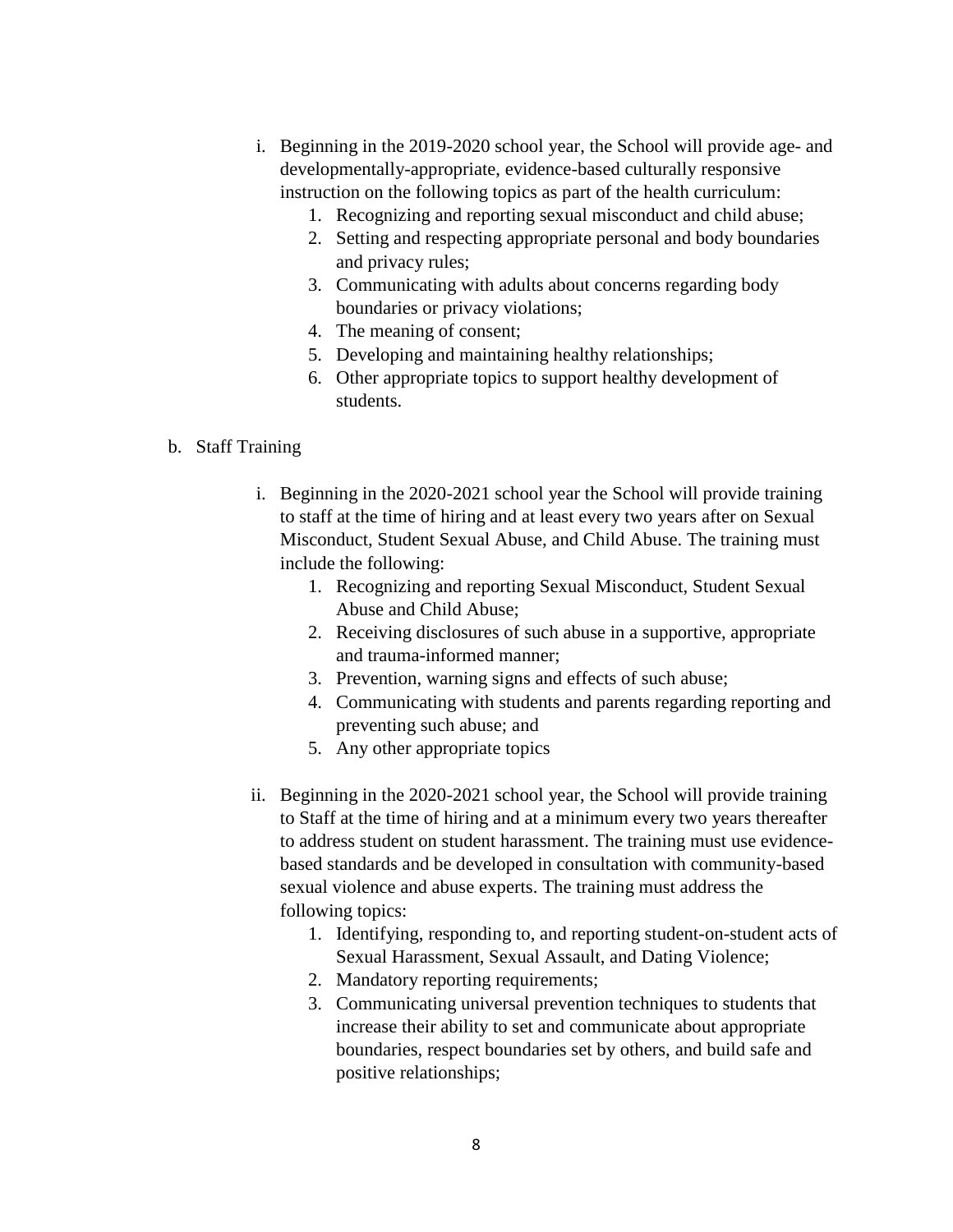- 4. Receiving reports and disclosures from students regarding studenton-student acts of sexual harassment, sexual assault, and dating violence in a supportive, appropriate and trauma-informed manner
- c. Parent Training
	- i. Beginning in the 2020-2021 school year the School will provide training and information for parents every year regarding Sexual Misconduct, Student Sexual Abuse, and Child Abuse. The training must include the following:
		- 1. Recognizing and reporting Sexual Misconduct, Student Sexual Abuse and Child Abuse;
		- 2. Receiving disclosures of such abuse in a supportive, appropriate and trauma-informed manner;
		- 3. Prevention, warning signs and effects of such abuse;
		- 4. Effective, developmentally-appropriate methods for discussing such abuse; and
		- 5. School and community resources available to assist with the prevention of and response to such abuse
	- ii. Beginning in the 2020-2021 school year, the School will provide information for parents on recognizing the warning signs of student-onstudent acts of Sexual Harassment, Sexual Assault, and Dating Violence as well as effective, age appropriate methods for discussing such topics with students.

# **VIII. Resources, Services and Information for Students and Families**

- a. The following are possible supports which may be utilized to support the Student who is a victim of Sexual Misconduct:
	- i. Referral to school counselor, psychologist or other appropriate social or mental health service;
	- ii. Encouragement of the student victim to seek help when feeling overwhelmed or anxious in the school environment;
	- iii. Facilitated peer support groups;
	- iv. Designation of a specific adult in the school setting for Student victim to seek out for assistance;
	- v. Periodic follow-up with the victim by the Head of School or other trusted School staff.
- b. The following national and local resources below may be accessed by families at any time, without the need to involve school personnel:
	- i. National: